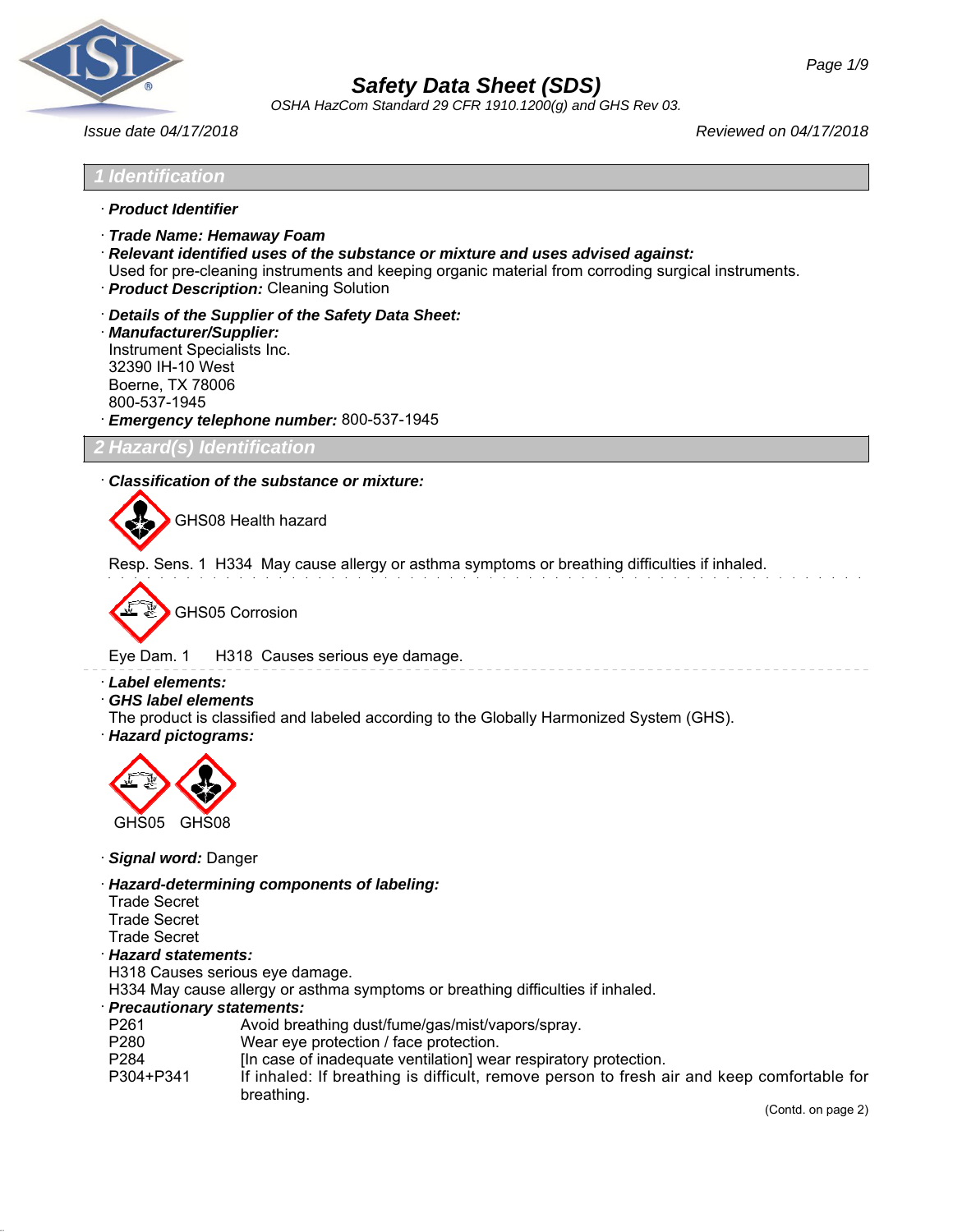

*OSHA HazCom Standard 29 CFR 1910.1200(g) and GHS Rev 03.*

*Issue date 04/17/2018 Reviewed on 04/17/2018*

# *Trade Name: Hemaway Foam*

P305+P351+P338 If in eyes: Rinse cautiously with water for several minutes. Remove contact lenses, if present and easy to do. Continue rinsing.

P310 Immediately call a poison center/doctor.

P342+P311 If experiencing respiratory symptoms: Call a poison center/doctor. P501 Dispose of contents/container in accordance with local/regional/national/international regulations.

· *Unknown acute toxicity:*

4.7 % of the mixture consists of component(s) of unknown toxicity.

· *Classification system:*

· *NFPA ratings (scale 0 - 4)*



· *HMIS-ratings (scale 0 - 4)*

**HEALTH**  FIRE **REACTIVITY** 1 **1**  $\overline{10}$ Health  $= 1$  $Fire = 0$ Physical Hazard = 1

· *Hazard(s) not otherwise classified (HNOC):* None known

\* *3 Composition/Information on Ingredients*

# · *Chemical characterization: Mixtures*

· *Description:* Mixture: consisting of the following components.

| · Dangerous Components:                                                       |           |
|-------------------------------------------------------------------------------|-----------|
| <b>Trade Secret</b>                                                           | $2 - 12%$ |
| Eye Dam. 1, H318; Skin Irrit. 2, H315                                         |           |
| <b>Trade Secret</b>                                                           | ≤2.5%     |
| <b>Trade Secret</b>                                                           | ≤2.5%     |
| Resp. Sens. 1, H334; Eye Dam. 1, H318; O Skin Irrit. 2, H315; STOT SE 3, H335 |           |
| <b>Trade Secret</b>                                                           | ≤2.5%     |
| $\diamond$ Resp. Sens. 1, H334                                                |           |

# · *Additional information:*

The exact percentages of the ingredients of this mixture are considered to be proprietary and are withheld in accordance with the provisions of paragraph (i) of §1910.1200 of 29 CFR 1910.1200 Trade Secrets. Trade secret made in accordance with paragraph (i) of §1910.1200 of 29 CFR 1910.1200, the OSHA Hazard Communication Standard and U.S. Code of Federal Regulations.

# \* *4 First-Aid Measures*

· *Description of first aid measures*

· *After inhalation:* Supply fresh air; consult doctor in case of complaints.

· *After skin contact:*

Wash with soap and water.

If symptoms persist, consult a doctor.

· *After eye contact:*

Rinse opened eye for at least 15 minutes under running water. If symptoms persist, consult a doctor.

· *After swallowing:* If swallowed and symptoms occur, consult a doctor.

· *Information for doctor*

· *Most important symptoms and effects, both acute and delayed:* No further relevant information available.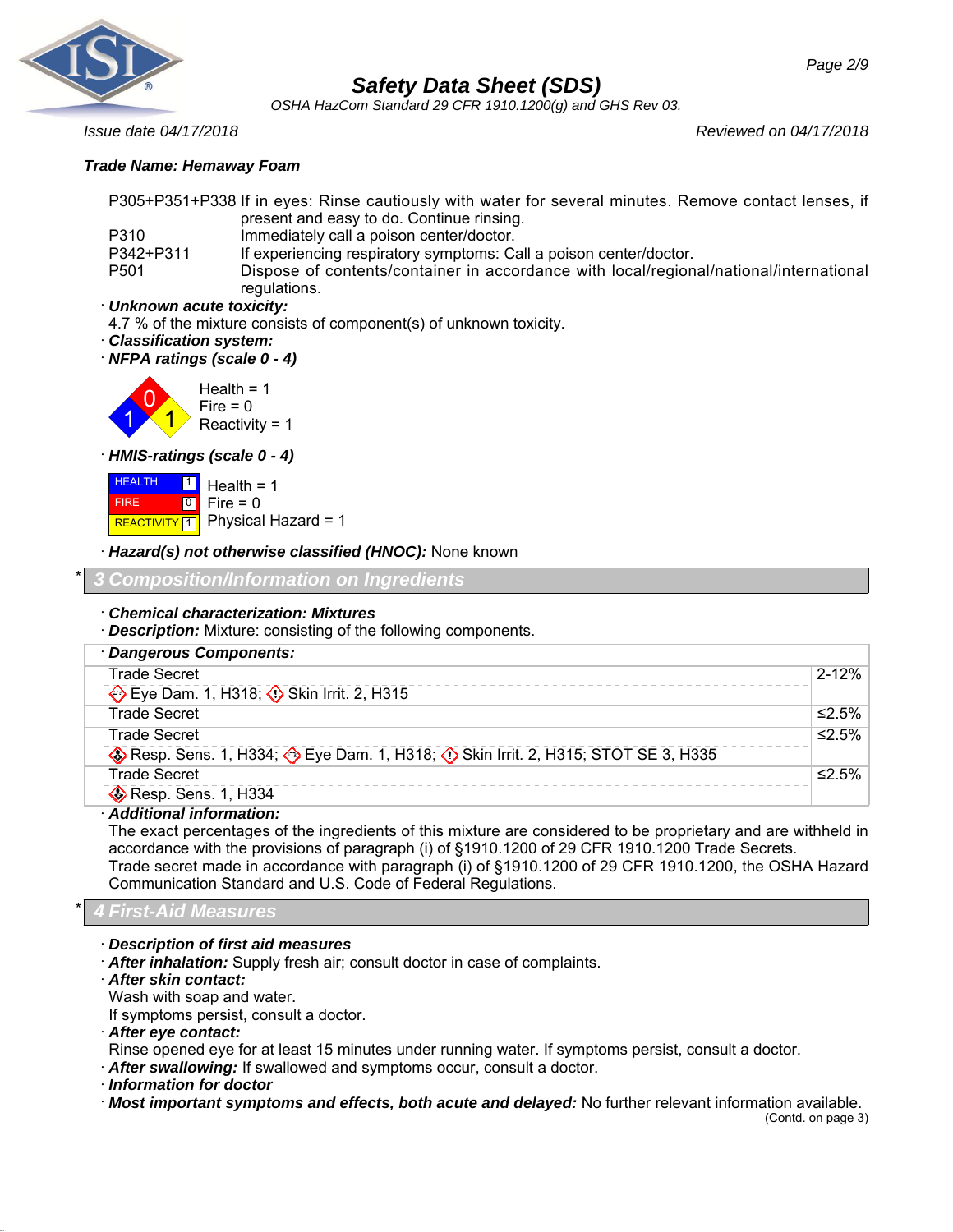

*OSHA HazCom Standard 29 CFR 1910.1200(g) and GHS Rev 03.*

*Issue date 04/17/2018 Reviewed on 04/17/2018*

## *Trade Name: Hemaway Foam*

- · *Indication of any immediate medical attention and special treatment needed:* No further relevant information available.
- \* *5 Fire-Fighting Measures*
- · *Extinguishing media*
- · *Suitable extinguishing agents:*

CO<sub>2</sub>, extinguishing powder or water spray. Fight larger fires with water spray or alcohol resistant foam.

- · *For safety reasons unsuitable extinguishing agents:* No further relevant information.
- · *Special hazards arising from the substance or mixture:* No further relevant information available.
- · *Advice for firefighters*
- · *Special protective equipment for firefighters:*

As in any fire, wear self-contained breathing apparatus pressure-demand (NIOSH approved or equivalent) and full protective gear to prevent contact with skin and eyes.

*6 Accidental Release Measures*

- · *Personal precautions, protective equipment and emergency procedures:* Wear protective equipment. Keep unprotected persons away.
- · *Environmental precautions:* No special measures required.
- · *Methods and material for containment and cleaning up:* Ensure adequate ventilation.

Absorb with liquid-binding material (i.e. sand, diatomite, acid binders, universal binders, sawdust).

Dispose contaminated material as waste according to section 13.

· *Reference to other sections:*

See Section 7 for information on safe handling.

See Section 8 for information on personal protection equipment.

- See Section 13 for disposal information.
- · *Protective Action Criteria for Chemicals*

| $·$ PAC-1:             |                         |
|------------------------|-------------------------|
| <b>Trade Secret</b>    | 30 mg/ $m3$             |
| $·$ PAC-2:             |                         |
| <b>Trade Secret</b>    | 1,300 mg/m <sup>3</sup> |
| $·$ PAC-3:             |                         |
| <b>Trade Secret</b>    | 7,900 mg/m <sup>3</sup> |
| 7 Handling and Storage |                         |

- · *Handling*
- · *Precautions for safe handling:*

Ensure good ventilation/exhaustion at the workplace.

Open and handle receptacle with care.

· *Information about protection against explosions and fires:* No special measures required.

## · *Conditions for safe storage, including any incompatibilities*

- · *Storage*
- · *Requirements to be met by storerooms and receptacles:* Store in a cool, dry place.
- · *Information about storage in one common storage facility:* Not required.
- · *Further information about storage conditions:* None.
- · *Specific end use(s):* No further relevant information available.

(Contd. on page 4)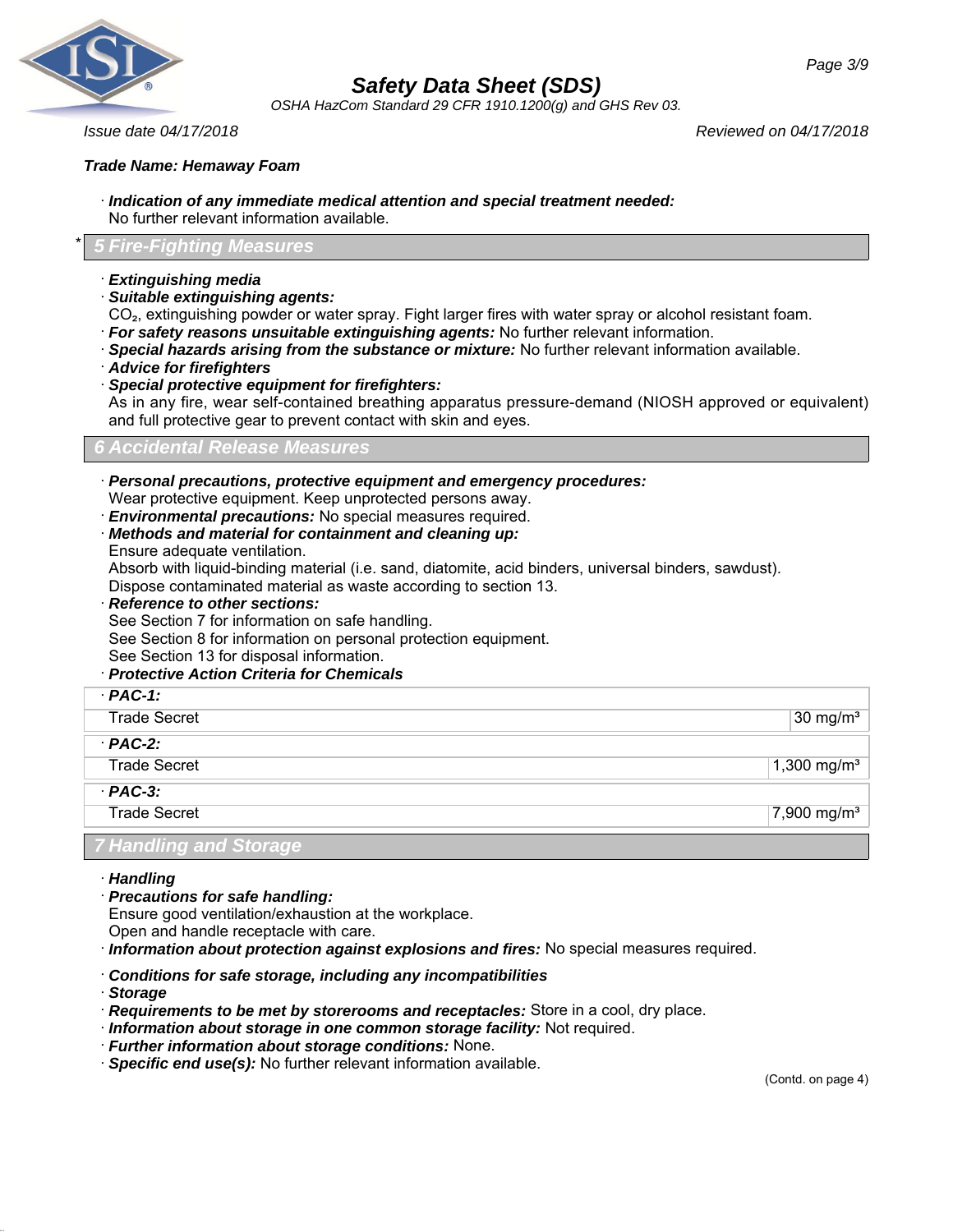

*OSHA HazCom Standard 29 CFR 1910.1200(g) and GHS Rev 03.*

*Issue date 04/17/2018 Reviewed on 04/17/2018*

## *Trade Name: Hemaway Foam*

# \* *8 Exposure Controls/Personal Protection*

- · *Additional information about design of technical systems:* No further data; see section 7.
- · *Control parameters:*
- · *Components with occupational exposure limits:*

The following constituents are the only constituents of the product which have a PEL, TLV or other recommended exposure limit.

At this time, the other constituents have no known exposure limits.

|                    | <b>Trade Secret</b>                                                                                   |
|--------------------|-------------------------------------------------------------------------------------------------------|
|                    | WEEL Long-term value: $10 \text{ mg/m}^3$                                                             |
|                    | <b>Trade Secret</b>                                                                                   |
| REL.               | Short-term value: 0.00006* mg/m <sup>3</sup><br>*60-min                                               |
| <b>TLV</b>         | Ceiling limit value: 0.00006 mg/m <sup>3</sup><br>as 100% crystalline active pure enzyme              |
|                    | Additional information: The lists that were valid during the creation of this SDS were used as basis. |
| Exposure controls: |                                                                                                       |

# · *Exposure controls:*

Ventilation must be adequate to maintain the ambient workplace atmosphere below the exposure limit(s) outlined in the SDS. Where acceptable concentrations cannot be maintained by general mechanical ventilation, local exhaust ventilation is recommended.

· *Personal protective equipment*

· *General protective and hygienic measures:*

The usual precautionary measures for handling chemicals should be followed. Immediately remove all soiled and contaminated clothing and wash before reuse. Wash hands before breaks and at the end of work. Avoid contact with the eyes.

- **Breathing equipment:** Not required.
- · *Protection of hands:*



Protective gloves

The glove material has to be impermeable and resistant to the product/ the substance/ the preparation. Due to missing tests no recommendation to the glove material can be given for the product/ the preparation/ the chemical mixture.

Select glove material based on penetration times, rates of diffusion and degradation.

## · *Material of gloves:*

The selection of the suitable gloves does not only depend on the material, but also on further marks of quality and varies from manufacturer to manufacturer. As the product is a preparation of several substances, the resistance of the glove material cannot be calculated in advance and has therefore to be checked prior to the application.

# · *Penetration time of glove material:*

The exact break-through time has to be determined and observed by the manufacturer of the protective gloves.

(Contd. on page 5)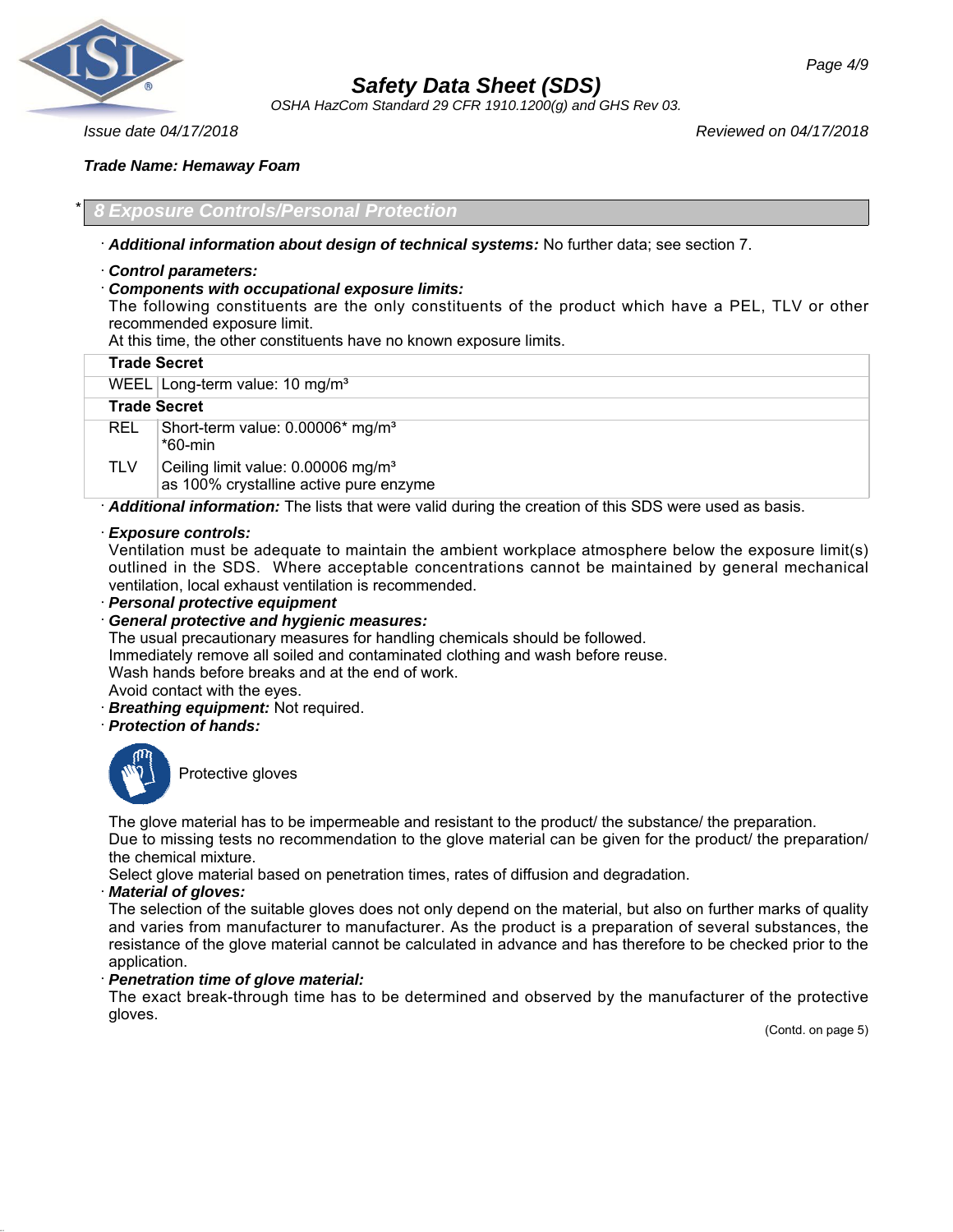

*OSHA HazCom Standard 29 CFR 1910.1200(g) and GHS Rev 03.*

*Issue date 04/17/2018 Reviewed on 04/17/2018*

# *Trade Name: Hemaway Foam*

# · *Eye protection:*



# \* *9 Physical and Chemical Properties*

| · Information on basic physical and chemical properties                                             |                                                                                      |
|-----------------------------------------------------------------------------------------------------|--------------------------------------------------------------------------------------|
| <b>General Information</b><br>· Appearance:                                                         |                                                                                      |
| Form:                                                                                               | Liquid                                                                               |
| Color:                                                                                              | Blue-green                                                                           |
| · Odour:                                                                                            | Mint                                                                                 |
| Odor threshold:                                                                                     | Not determined.                                                                      |
| $\cdot$ pH-value @ 20 $\degree$ C (68 $\degree$ F):                                                 | $6.5 - 7.5$                                                                          |
| · Change in condition<br><b>Melting point/Melting range:</b><br><b>Boiling point/Boiling range:</b> | Not determined.<br>100-105 °C (212-221 °F)                                           |
| · Flash point:                                                                                      | None                                                                                 |
| · Flammability (solid, gaseous):                                                                    | Not applicable.                                                                      |
| · Decomposition temperature:                                                                        | Not determined.                                                                      |
| · Auto igniting:                                                                                    | Product is not self-igniting.                                                        |
| · Danger of explosion:                                                                              | Product does not present an explosion hazard.                                        |
| · Explosion limits:<br>Lower:<br><b>Upper:</b>                                                      | Not determined.<br>Not determined.                                                   |
| · Vapor pressure:                                                                                   | Not determined.                                                                      |
| $\cdot$ Density @ 20 °C (68 °F):<br>· Relative density:<br>· Vapor density:<br>· Evaporation rate:  | 1.05 $g/cm^3$ (8.762 lbs/gal)<br>Not determined.<br>$<$ 1 (Air=1)<br>$<$ 1 (Ether=1) |
| · Solubility in / Miscibility with:<br>Water:                                                       | Soluble.                                                                             |
| · Partition coefficient (n-octanol/water): Not determined.                                          |                                                                                      |
| · Viscosity:<br>Dynamic:<br><b>Kinematic:</b>                                                       | Not determined.<br>Not determined.                                                   |
| · Solvent content:<br><b>Organic solvents:</b><br><b>VOC</b> content:                               | 1.6 %<br>1.6%                                                                        |
| Solids content:<br>Other information:                                                               | 0.4%<br>No further relevant information available.                                   |

(Contd. on page 6)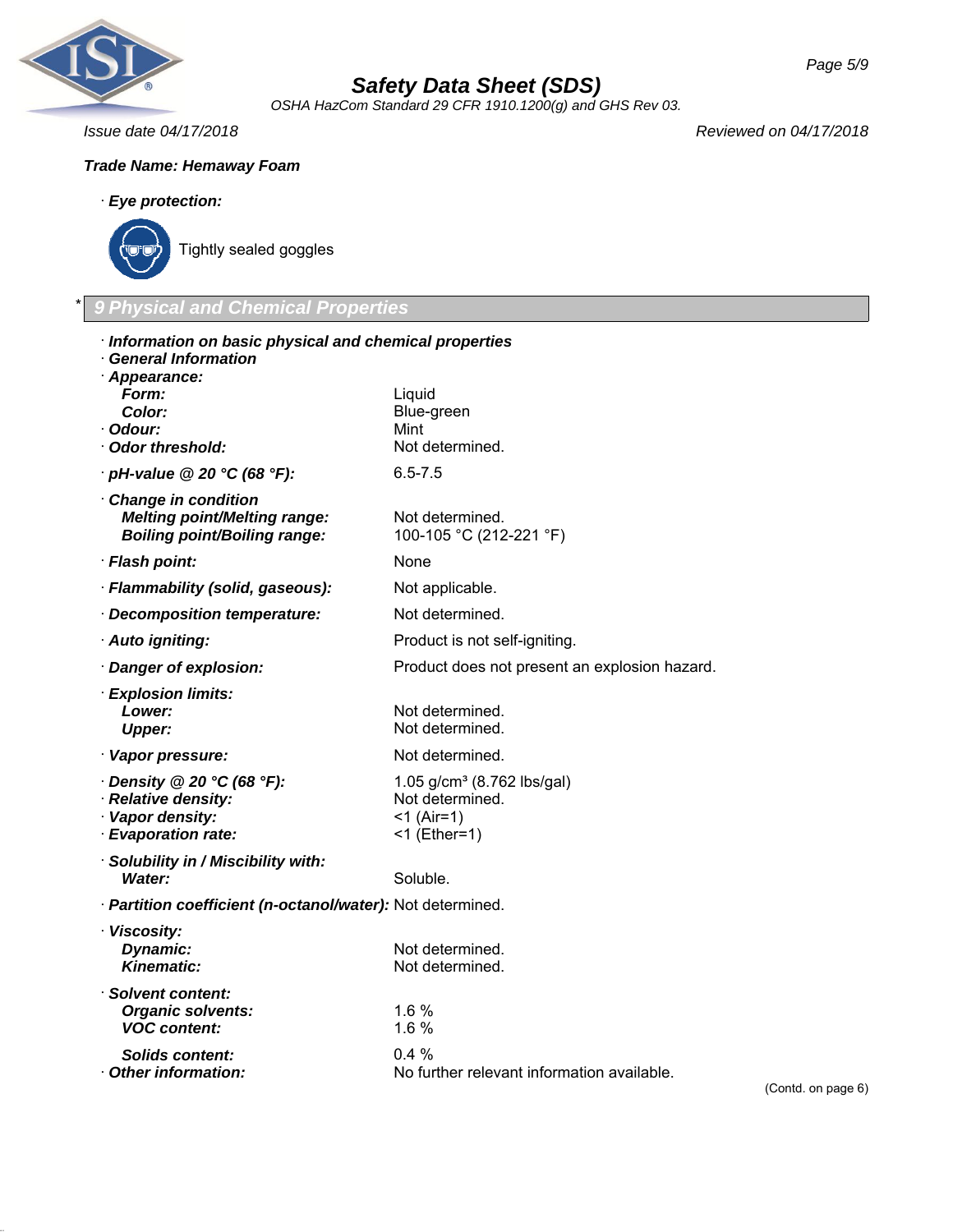

*OSHA HazCom Standard 29 CFR 1910.1200(g) and GHS Rev 03.*

*Issue date 04/17/2018 Reviewed on 04/17/2018*

*Trade Name: Hemaway Foam*

## *<u>Stability</u> and Reactivit*

- · *Reactivity:* No further relevant information available.
- · *Chemical stability:* Stable under normal conditions.
- · *Thermal decomposition / conditions to be avoided:* No decomposition if used according to specifications.
- · *Possibility of hazardous reactions:* No dangerous reactions known.
- · *Conditions to avoid:* Evaporation
- · *Incompatible materials:* Bleach (strong oxidizing agents)
- · *Hazardous decomposition products:* Nitrous Oxide and Ammonial vapors

#### \* *11 Toxicological Information*

- · *Information on toxicological effects:*
- · *Acute toxicity:*

| LD/LC50 values that are relevant for classification: |                            |                          |  |
|------------------------------------------------------|----------------------------|--------------------------|--|
|                                                      | <b>Trade Secret</b>        |                          |  |
| Oral                                                 | LD50                       | 20,000 mg/kg (Rat)       |  |
| Dermal                                               | LD50                       | 20,800 mg/kg (Rabbit)    |  |
|                                                      | Inhalative   LC50/96 hours | 52,930 mg/l (Pimephales) |  |
|                                                      | Intravenous                | 6,630 mg/kg (Mouse)      |  |
|                                                      |                            | 6,423 mg/kg (Rat)        |  |
|                                                      |                            | 6,500 mg/kg (Rabbit)     |  |
| <b>Trade Secret</b>                                  |                            |                          |  |
| Oral                                                 | LD <sub>50</sub>           | 3,700 mg/kg (Rat)        |  |
| <b>Trade Secret</b>                                  |                            |                          |  |
| Oral                                                 | LD50                       | >7,500 mg/kg (Rat)       |  |
| · Primary irritant effect:                           |                            |                          |  |

· *On the skin:* No irritating effect.

## · *On the eye:*

Strong irritant with the danger of severe eye injury.

Causes serious eye irritation.

· *Additional toxicological information:* The product shows the following dangers according to internally approved calculation methods for preparations: Irritant

· *Carcinogenic categories:*

| · IARC (International Agency for Research on Cancer):  |
|--------------------------------------------------------|
| None of the ingredients are listed.                    |
| NTP (National Toxicology Program):                     |
| None of the ingredients are listed.                    |
| OSHA-Ca (Occupational Safety & Health Administration): |
| None of the ingredients are listed.                    |
| $\sim$ $\sim$ $\sim$                                   |

(Contd. on page 7)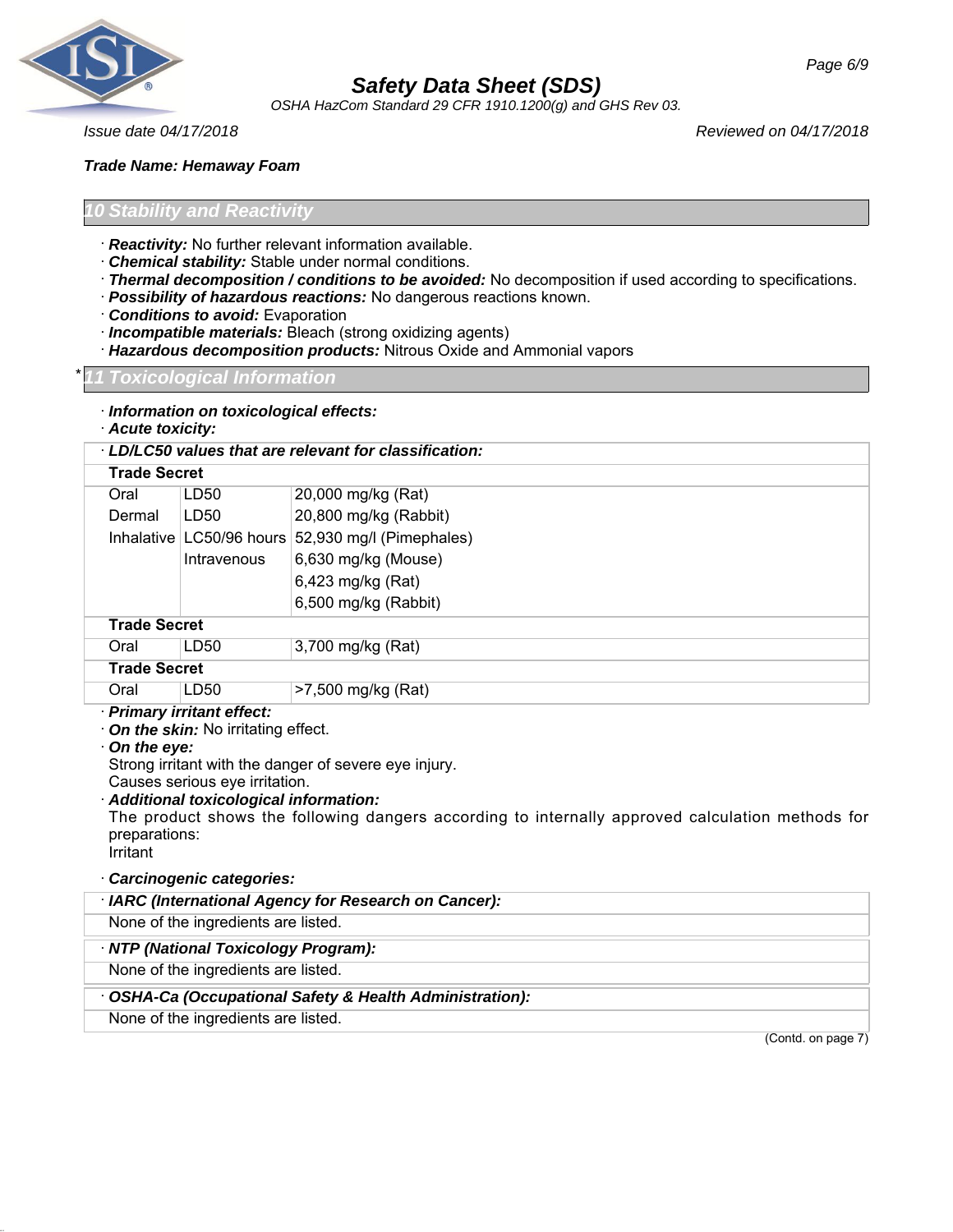

*OSHA HazCom Standard 29 CFR 1910.1200(g) and GHS Rev 03.*

## *Trade Name: Hemaway Foam*

*Ecological Information* 

- · *Toxicity:*
- · *Aquatic toxicity:*

#### **Trade Secret**

- EC50 >10,000 mg/l (Daphnia)
- · *Persistence and degradability:* No further relevant information available.
- · *Behavior in environmental systems:*
- · *Bioaccumulative potential:* No further relevant information available.
- · *Mobility in soil:* No further relevant information available.
- · *Additional ecological information:*
- · *General notes:* Not known to be hazardous to water.
- · *Results of PBT and vPvB assessment:*
- · *PBT:* Not applicable.
- · *vPvB:* Not applicable.
- · *Other adverse effects:* No further relevant information available.

*Disposal Considerations* 

#### · *Waste treatment methods*

· *Recommendation:*

Must not be disposed of together with household garbage. Do not allow product to reach sewage system. Observe all federal, state and local environmental regulations when disposing of this material.

· *Uncleaned packagings*

· *Recommendation:* Disposal must be made according to official regulations.

| · UN-Number:                                                        |                               |  |
|---------------------------------------------------------------------|-------------------------------|--|
| · DOT, ADR/ADN, ADN, IMDG, IATA                                     | Non-Regulated Material        |  |
| $\cdot$ UN proper shipping name:<br>· DOT, ADR/ADN, ADN, IMDG, IATA | Non-Regulated Material        |  |
| Transport hazard class(es):                                         |                               |  |
| · DOT, ADR/ADN, ADN, IMDG, IATA                                     |                               |  |
| · Class:                                                            | Non-Regulated Material        |  |
| · Packing group:                                                    |                               |  |
| · DOT, ADR/ADN, IMDG, IATA                                          | Non-Regulated Material        |  |
| · Environmental hazards:                                            | Not applicable.               |  |
| <b>Special precautions for user:</b>                                | Not applicable.               |  |
| Transport in bulk according to Annex II of                          |                               |  |
| <b>MARPOL73/78 and the IBC Code:</b>                                | Not applicable.               |  |
| · UN "Model Regulation":                                            | <b>Non-Regulated Material</b> |  |

· *Safety, health and environmental regulations/legislation specific for the substance or mixture:* · *SARA (Superfund Amendments and Reauthorization):*

## · *Section 355 (extremely hazardous substances):*

None of the ingredients are listed.

(Contd. on page 8)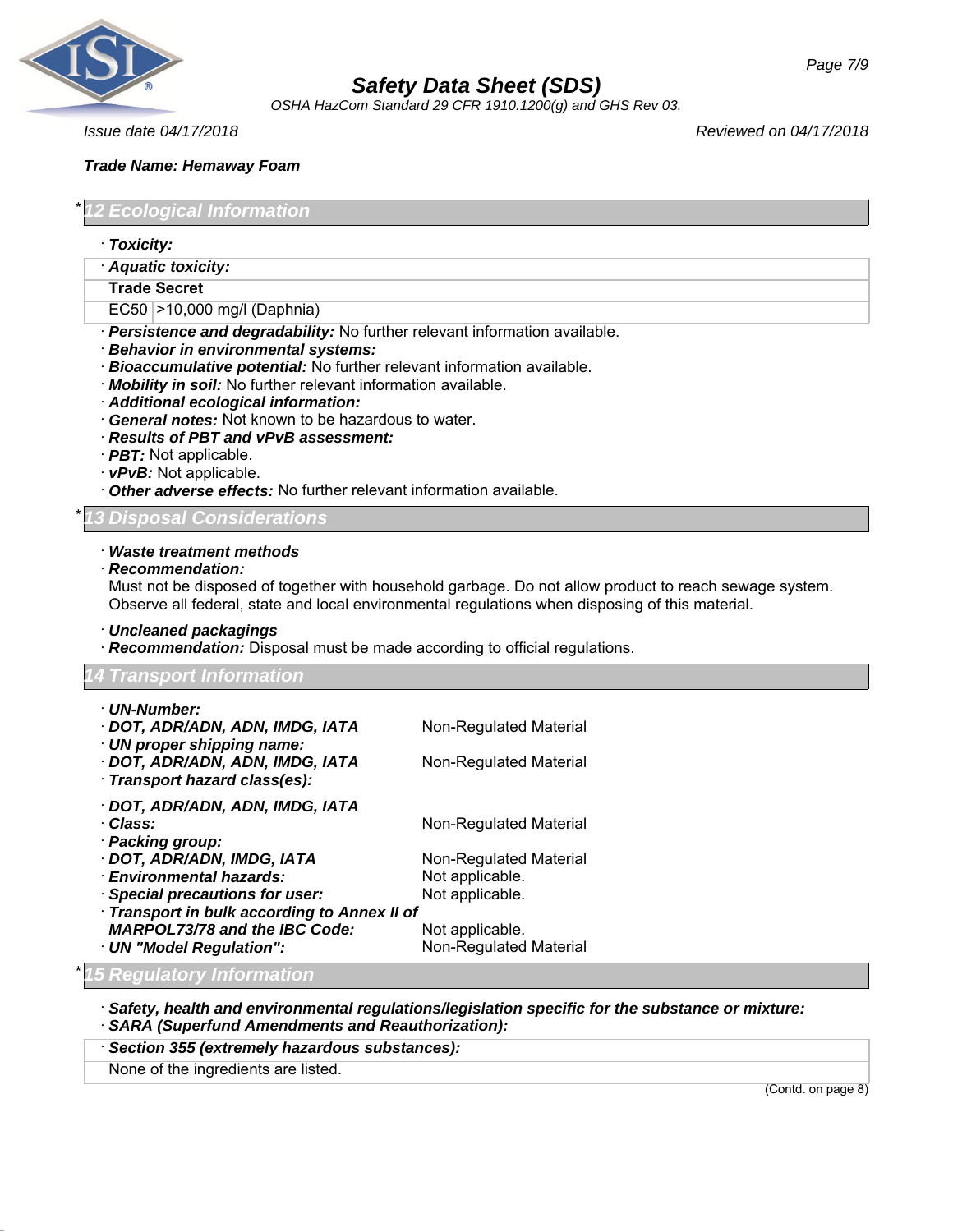

*OSHA HazCom Standard 29 CFR 1910.1200(g) and GHS Rev 03.*

*Issue date 04/17/2018 Reviewed on 04/17/2018*

## *Trade Name: Hemaway Foam*

| · Section 313 (Specific toxic chemical listings):                   |
|---------------------------------------------------------------------|
| None of the ingredients are listed.                                 |
| · TSCA (Toxic Substances Control Act):                              |
| All ingredients are listed or exempt from listing.                  |
| · TSCA new (21st Century Act) (Substances not listed)               |
| <b>Trade Secret</b>                                                 |
| California Proposition 65:                                          |
| Chemicals known to cause cancer:                                    |
| None of the ingredients are listed.                                 |
| Chemicals known to cause reproductive toxicity for females:         |
| None of the ingredients are listed.                                 |
| Chemicals known to cause reproductive toxicity for males:           |
| None of the ingredients are listed.                                 |
| Chemicals known to cause developmental toxicity:                    |
| None of the ingredients are listed.                                 |
| · New Jersey Right-to-Know List:                                    |
| <b>Trade Secret</b>                                                 |
| · New Jersey Special Hazardous Substance List:                      |
| None of the ingredients are listed.                                 |
| · Pennsylvania Right-to-Know List:                                  |
| <b>Trade Secret</b>                                                 |
| · Pennsylvania Special Hazardous Substance List:                    |
| None of the ingredients are listed.                                 |
| · Carcinogenic categories:                                          |
| · EPA (Environmental Protection Agency):                            |
| None of the ingredients are listed.                                 |
| · TLV (Threshold Limit Value established by ACGIH):                 |
| None of the ingredients are listed.                                 |
| · NIOSH-Ca (National Institute for Occupational Safety and Health): |
| None of the ingredients are listed.                                 |

## · *GHS label elements*

The product is classified and labeled according to the Globally Harmonized System (GHS). · *Hazard pictograms:*



· *Signal word:* Danger

· *Hazard-determining components of labeling:* Trade Secret Trade Secret Trade Secret